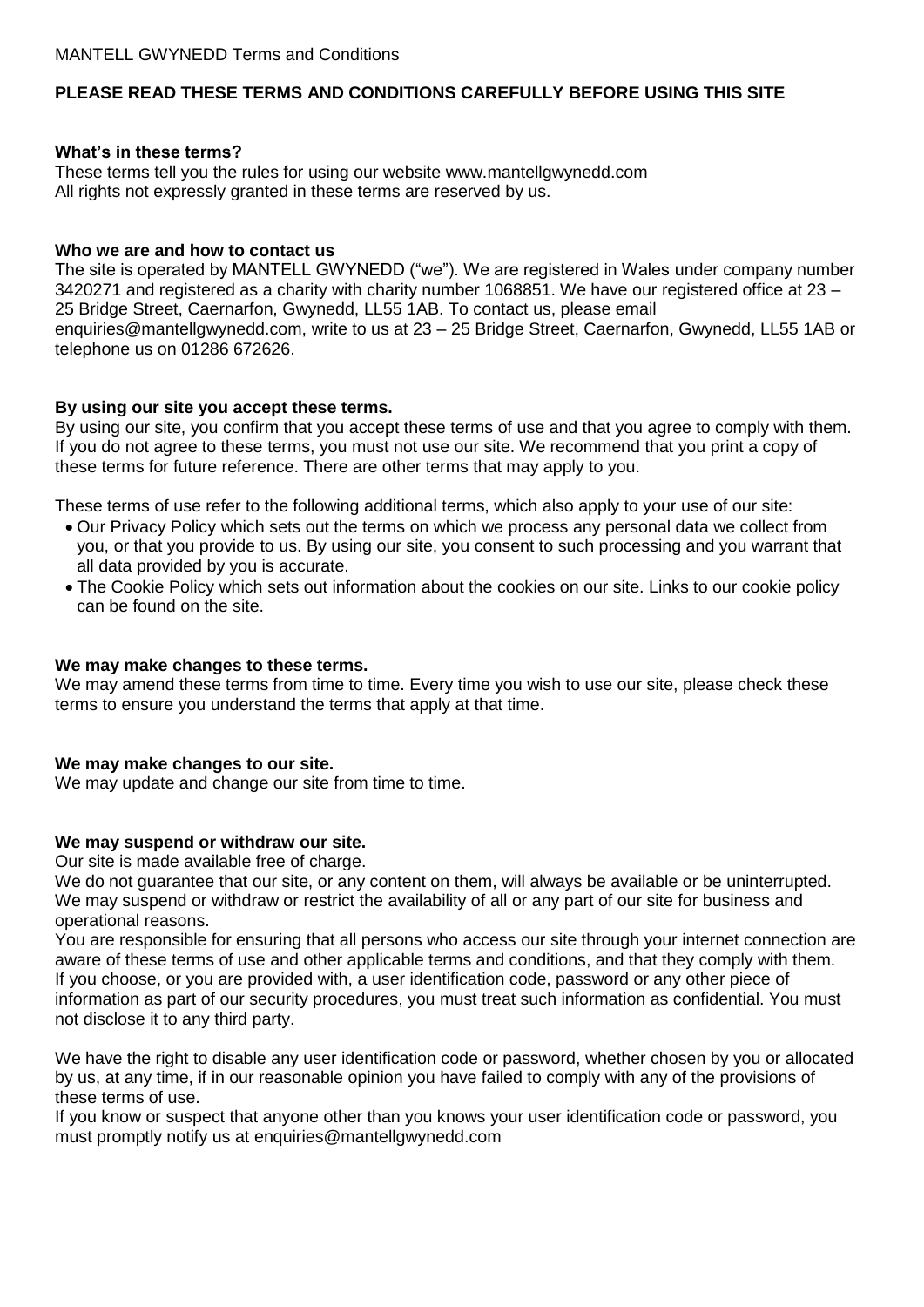### **How you may use material on our site**

Unless otherwise stated, we are the owner or the licensee of all intellectual property rights on our site, and in the material published on them. Those works are protected by copyright laws and treaties around the world. All such rights are reserved. No MANTELL GWYNEDD website logo, graphic or image may be copied or retransmitted without our prior written permission and the permissions given below do not extend to the design or layout of our sites which may not be copied in whole or in part.

Subject to the exclusions set out above, you may print in hard copy, download to a local hard disk or otherwise use any material on our sites provided it is for your personal use or only accessible by others within your organisation.

The supply of any copy to a third party is permitted provided it is for their own personal use; it is not supplied as part of another work or publication and is not supplied directly in return for commercial gain. The supply of copy to a third party is conditional upon them being made aware of the fact that these terms apply equally to them.

You must not modify the paper or digital copies of any materials you have printed off or downloaded in any way, and you must not use any illustrations, photographs, video or audio sequences or any graphics separately from any accompanying text. Translation is permitted in the basis that you take full responsibility for the accuracy of the translation.

Our status (and that of any identified contributors) as the authors of content on our site must always be acknowledged. All copyright and proprietary notices must be kept intact, and our address and contact details reproduced.

The permission to reproduce our copyright material does not extend to any material on the site which is identified as being the copyright of a third party. Authorisation to reproduce such material must be obtained directly from the relevant copyright holder.

If you print off, copy or download any part of our site in breach of these terms of use, your right to use our site will cease immediately and you must, at our option, return or destroy any copies of the materials you have made.

We would be pleased to consider requests for permission to use material from our site outside the terms of the permission set out above. Such request must be made in writing in advance and be addressed to [enquiries@mantellgwynedd.com.](mailto:enquiries@mantellgwynedd.com)

## **Do not rely on information on the site.**

The content on our site is provided for information only. It is not intended to amount to advice on which you should rely. You must obtain professional or specialist advice before taking, or refraining from, any action on the basis of the content on our site. We do not accept responsibility for any errors, omissions, misleading statements or the consequences thereof.

Although we make reasonable efforts to update the information on our site, we make no representations, warranties or guarantees, whether express or implied that the content on our sites is accurate, complete or up to date.

Reference to any organisation, company or individual on our site or any other site to which they may be linked does not imply our approval or warranty as to their standing or capability.

### **We are not responsible for websites we link to.**

Where our site contains links to other sites and resources provided by third parties, these links are provided for your information only. Such links should not be interpreted as approval by us of those linked websites or information you may obtain from them.

We have no control over the contents of those sites or resources.

### **User-generated content is not approved by us.**

Our site may include information and materials uploaded by other users of the site. This information and these materials have not been verified or approved by us and we do not accept liability for any errors, omissions or inaccuracies in submitted material. The views expressed by other users on our site do not represent our views or values.

If you wish to complain about information and materials uploaded by other users please contact us using the contact details set out on the first page of these terms.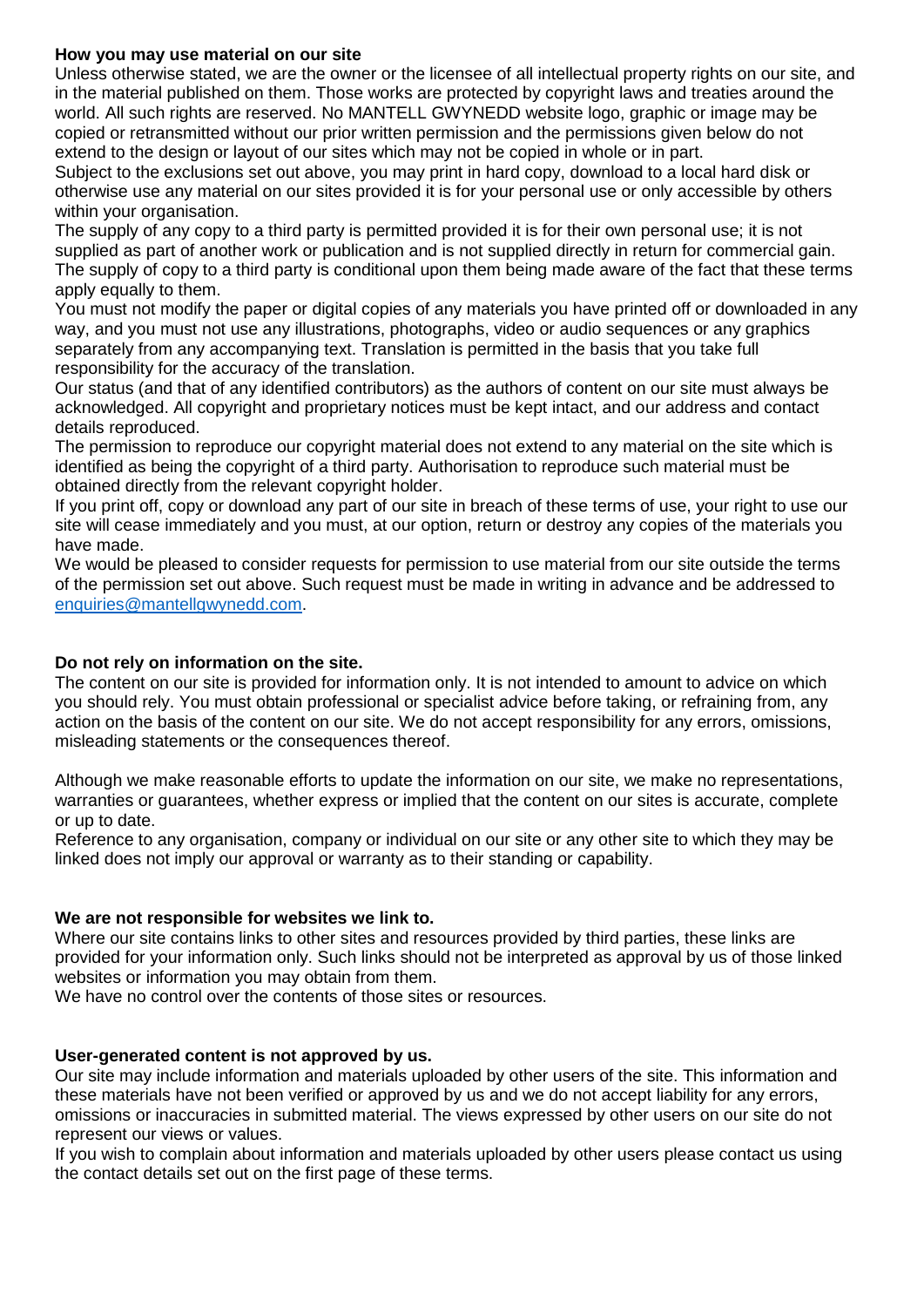## **Our responsibility for loss or damage suffered by you**

To the fullest extent permitted by law, we exclude all liability for claims arising out of or connected to use of our sites including (but not limited to) claims arising out of delay, interruption or inability to access the sites and use of or reliance on any content displayed on our site. We do not exclude or limit in any way our liability to you where it would be unlawful to do so. This includes liability for death or personal injury caused by our negligence or the negligence of our employees, agents or subcontractors and for fraud or fraudulent misrepresentation.

### **Uploading content to our site**

Whenever you make use of a feature that allows you to upload content to our site, or to make contact with other users of our site, you must comply with the content standards set out in our Acceptable Use Policy. You warrant that any such contribution does comply with those standards, and you will be liable to us and indemnify us for any breach of that warranty. This means you will be responsible for any loss or damage we suffer as a result of your breach of warranty.

Any content you upload to our site will be considered non-confidential and non-proprietary. You retain all of your ownership rights in your content, but you are required to grant us and other users of our site a limited licence to use, store and copy that content and to distribute and make it available to third parties. We also have the right to disclose your identity to any third party who is claiming that any content posted or uploaded by you to our site constitutes a violation of their intellectual property rights, or of their right to privacy.

We reserve the right to omit, suspend or edit any submitted material and to remove any posting you make on our site if, in our opinion, your post does not comply with the content standards set out in our Acceptable Use Policy.

You are solely responsible for securing and backing up your content.

### **Third party software**

Mantell Gwynedd utilises third party software in its delivery of services. In order to do so, some of your personal data may be stored on third party services. All services used comply with data protection, outlined within their own policies found below. The data will only ever be used for the uses agreed by Mantell Gwynedd and not for any other reason determined by the third party services.

### **We are not responsible for viruses and you must not introduce them.**

We do not quarantee that our site will be secure or free from bugs or viruses.

You are responsible for configuring your information technology, computer programmes and platform to access our site. You should use your own virus protection software.

You must not misuse our site by knowingly introducing viruses, trojans, worms, logic bombs or other material that is malicious or technologically harmful. You must not attempt to gain unauthorised access to our site, the servers on which our site are stored or any server, computer or database connected to our site. You must not attack our site via a denial-of-service attack or a distributed denial-of service attack. By breaching this provision, you would commit a criminal offence under the Computer Misuse Act 1990. We will report any such breach to the relevant law enforcement authorities and we will co-operate with those authorities by disclosing your identity to them. In the event of such a breach, your right to use our sites will cease immediately.

### **Rules about linking to our site**

You may link to our site; provided you give us written notification in advance of creating the link and that you link to our sites in a way that is fair and legal and does not damage our reputation or take advantage of it.

You must not establish a link in such a way as to suggest any form of association, approval or endorsement on our part where none exists.

You must not establish a link to our site in any website that is not owned by you.

We reserve the right to withdraw linking permission without notice.

The website in which you are linking must comply in all respects with the content standards set out in our Acceptable Use Policy.